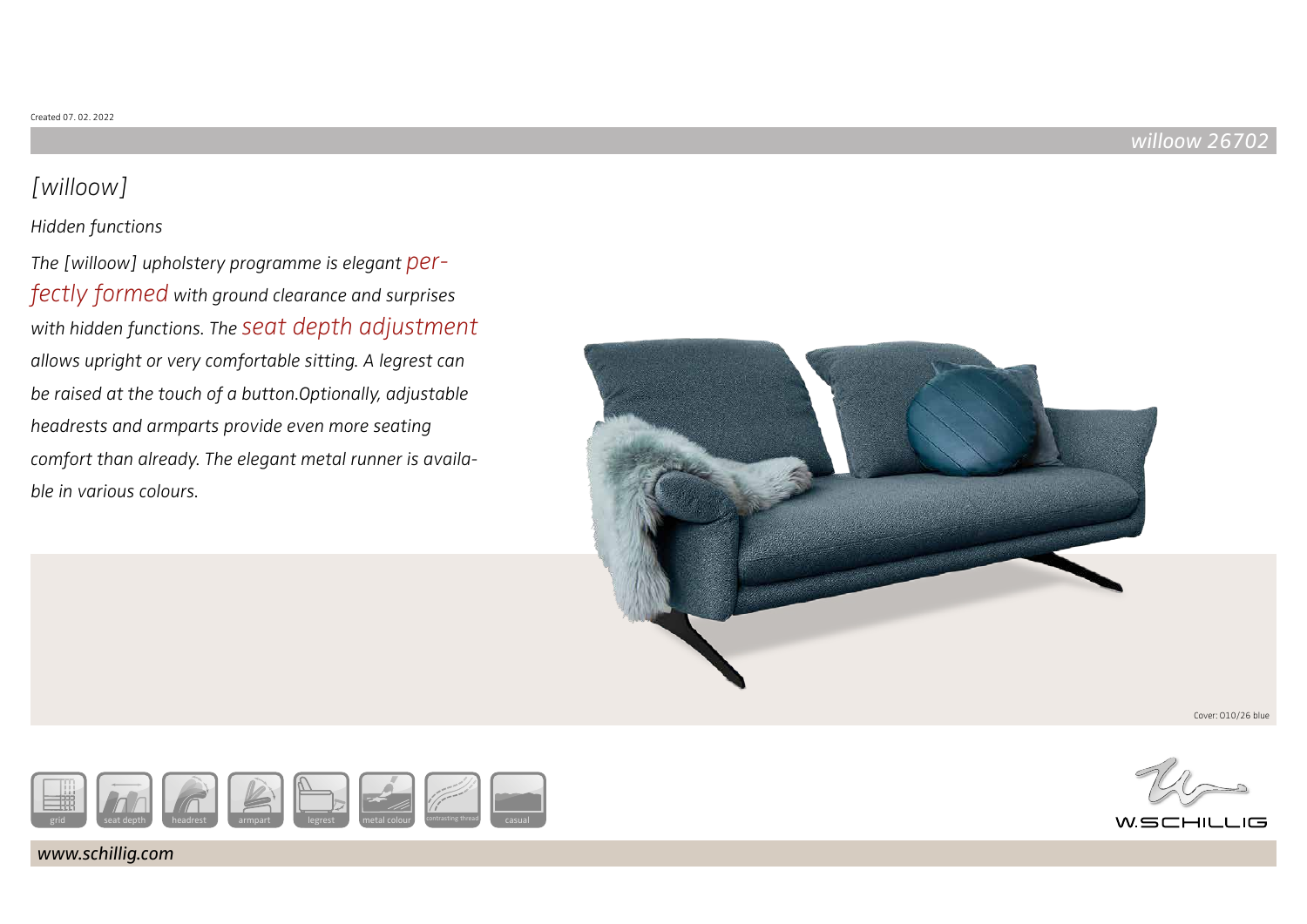#### Created 07. 02. 2022

## willoow 26702

## Sofas





NL60



sofa with seat depth adjustment

adjustment

**item no. headrest adj. = KV2** (surcharge) **item no. for armpart adj. = SV2** (surcharge) 158/102/85/41 **item no. headrest adj. = KV2** (surcharge) **item no. for armpart adj. = SV2** (surcharge) 178/102/85/41

**item no. headrest adj. = KV2** (surcharge) **item no. for armpart adj. = SV2** (surcharge)

## Elements with armpart right Elements with armpart left

NL70R

**item no. headrest adj. = KV2** (surcharge) **item no. for armpart adj. = SV1** (surcharge)

160/102/85/41

NL70

sofa with seat depth adjustment





sofa with armpart with seat depth adjustment depth adjustment

**item no. headrest adj. = KV2** (surcharge) **item no. for armpart adj. = SV1** (surcharge)

140/102/85/41

sofa with armpart with seat NL80R large sofa with armpart with seat depth adjustment

**item no. headrest adj. = KV2** (surcharge) **item no. for armpart adj. = SV1** (surcharge) 180/102/85/41

End elements right End elements left



KL80R one arm chaise with seat depth adjustment

**item no. headrest adj. = KV1** (surcharge) 101/165/85/41

**item no. for armpart adj. = SV1** (surcharge)





```
NL70L
```
depth adjustment

160/102/85/41

**item no. headrest adj. = KV2** (surcharge) **item no. for armpart adj. = SV1** (surcharge)



sofa with armpart with seat depth adjustment

140/102/85/41

**item no. headrest adj. = KV2** (surcharge) **item no. for armpart adj. = SV1** (surcharge)

sofa with armpart with seat large sofa with armpart with seat depth adjustment

180/102/85/41

**item no. headrest adj. = KV2** (surcharge)

**item no. for armpart adj. = SV1** (surcharge)



KL80L one arm chaise with seat depth adjustment

**item no. headrest adj. = KV1** (surcharge) **item no. for armpart adj. = SV1** (surcharge) 101/165/85/41



WSCHILLIG

All specified dimensions are approximate in width/depth/height/seat height. We would like to point out that deviations of +/- 2 cm may occur depending on the filling material used and its upholstering. Please contact us if you would like more detailed information. We reserve the right to make technical changes.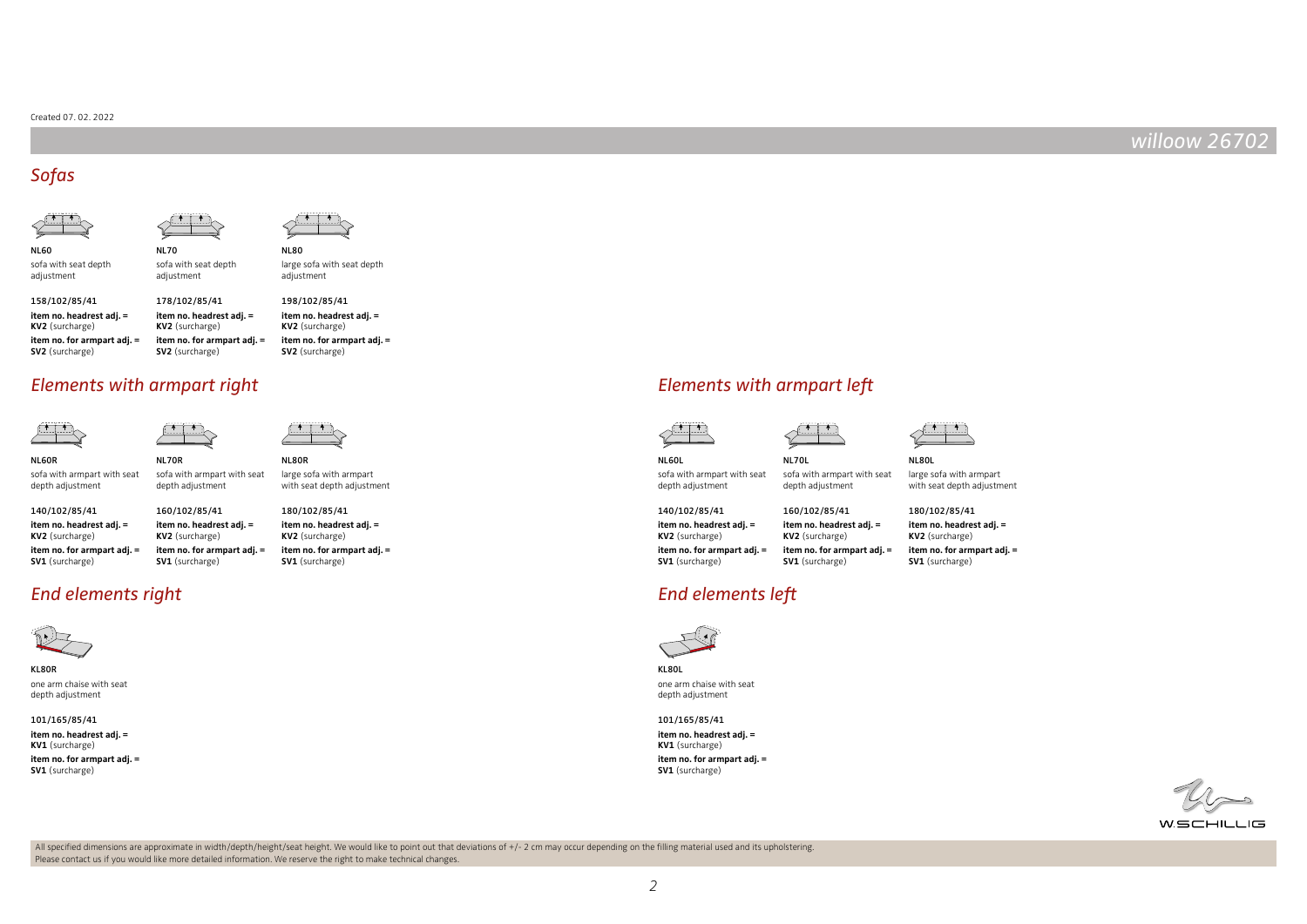#### Created 07. 02. 2022

## willoow 26702

## Ottomans & accessories





# FSL

Fußstützenfunktion



Fußstützenfunktion elektrisch gegen Mehrpreis am Sitz

elektrisch gegen Mehrpreis am Sitz vorstehend links Fußstützenfunktion elektrisch gegen Mehrpreis am Sitz rechts und links

All specified dimensions are approximate in width/depth/height/seat height. We would like to point out that deviations of +/- 2 cm may occur depending on the filling material used and its upholstering. Please contact us if you would like more detailed information. We reserve the right to make technical changes.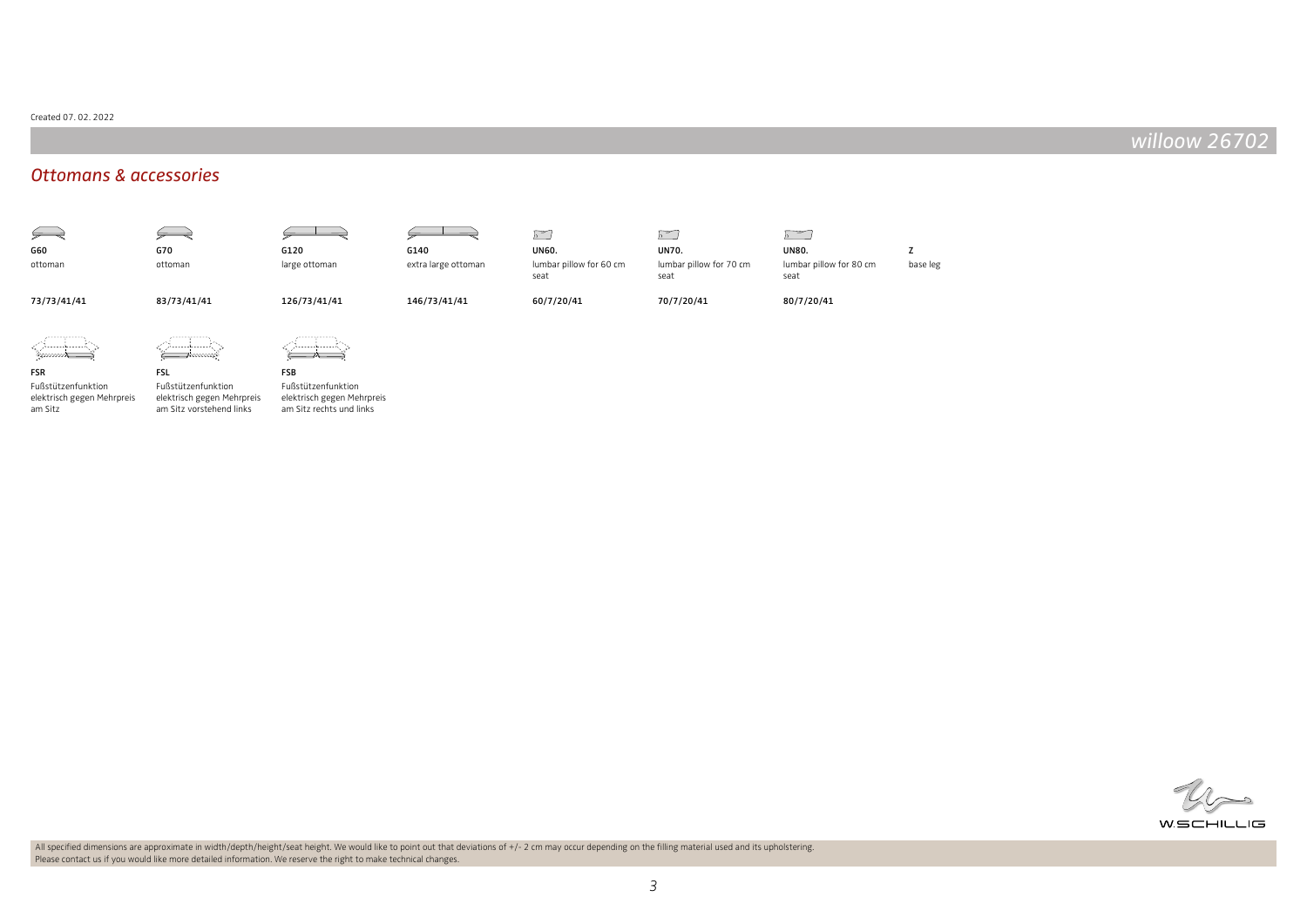#### Created 07. 02. 2022

## **Flexible seat depth** Some items have a movable back support for some cm



extend the seat depth. Also the total depth changes. See type guide.



Item  $no. = SV1$ .  $SV2$ .



Every item can be equipped adjustment witch notch



function for a surcharge. Item no. = KV1, KV2, KV3.



extra charge. See type overview, art. no. FSR/FSL/FSB.

## **Noble runner**

A beautiful metal runner is available in different metal colours.



willoow 267

## Order information

#### **Electric legrest - operation:**

The function is triggered by a sensor touch button between the seat and the armpart, which causes the legrest to move up from under the sofa.

#### **Delivery when ordering the optional legrestfunction:**

If the legrest function is ordered in addition at extra cost FSR/FSL/FSB, it is delivered separately with the group and assembled on site. **The legrest does not serve as a seat.** Please note.

#### **Load capacity of the footrest:**

A maximum load capacity of the footrest up to 20 kg is guaranteed.

#### **Flexible armparts:**

A maximum load-bearing capacity up to 25 kg is guaranteed for the functional armrests. They are not suitable for sitting on.

#### **Back sides of sofas:**

All pieces are genuinely upholstered at the back.

#### **Positioning diagram:**

Please send us a positioning diagram, depending on the amount of different variations available. We have marked the connecting sides in red for end elements in the type guide.

#### **Connecting sides:**

For a surcharge, the connecting sides can be supplied in the original cover instead of stretch fabric.

#### **Seam appearance:**

Decorative, felled or double seams may appear different in fabric and leather versions. For manufacturing reasons, seams may be left out of the fabric version or replaced with simple seams.

**All of the dimensions given are approximate dimensions in cm. We reserve the right to make changes. Dimensions are given as follows: width/depth/height/seat height. The depth measures contain protruding of the overlapping headrest, if the headrest is folded backwards.**

Seat depth: approx. **56 cm** Seat depth with legrest extended: ca. **82 cm**

Seat depth with extended legrest and seat depth

adjustment (backrest rear): approx. **103 cm**

Total depth with footrest extended: approx. **155 cm**

Height, if headrest up: approx. **97 cm**/**99 cm** Armpart width with function full down: approx. **22 cm**

Armpart height when armpart is all the way up: approx. **63 cm**/ca. **65 cm**

Armpart width fixed version: approx. **19 cm** Armpart height fixed version: approx. **61 cm**/**63 cm**

#### **Two seat heights:**

The model is available in two different seat heights - ca. **41 cm** and ca. **43 cm**. The second seat height is achieved by doubling it. Please specify when ordering. Legrest size with 70 seat pitch: approx. **54 x 26 cm**

Legrest size with 80 seat pitch: approx. **64 x 26 cm**

## **Model-specific qualities:**

The upholstery of this model has intentionally been made loosely to create a certain visual effect. This is not a quality defect but a model-specific characteristic that guarantees optimum seat comfort.

#### **Base leg Z:**

If elements and sofas with or without an armpart are to be

attached directly to elements or sofas with or without an armpart, a base leg Z is required. The base leg must be ordered separately. See price list.

#### **Contrasting thread:**

This model is available in leather and some fabric colours with contrasting colour thread on request at no extra charge. You will find the specified colours on the cover sheet of the individual leather qualities in our fabric/leather trolley. Please always state the contrast thread number, otherwise it will be delivered tone in tone.

#### **Information on the upholstery structure:**

Chamber cushions filled with a high-quality mix of polyester fibres and foam rods have been used in the back of this model. This can lead to depression of the individual chambers, which is a typical product characteristic.

## Order checklist

- Structure and cover
- Flexible armparts (surcharge)
- Manually headrest adj. (surcharge)
- Footrest (surcharge)
- Metal colour for legs
- Lumbar pillows
- Base leg Z
- Contrasting thread
- Ottomans
- Positioning diagram

WSCHILLIG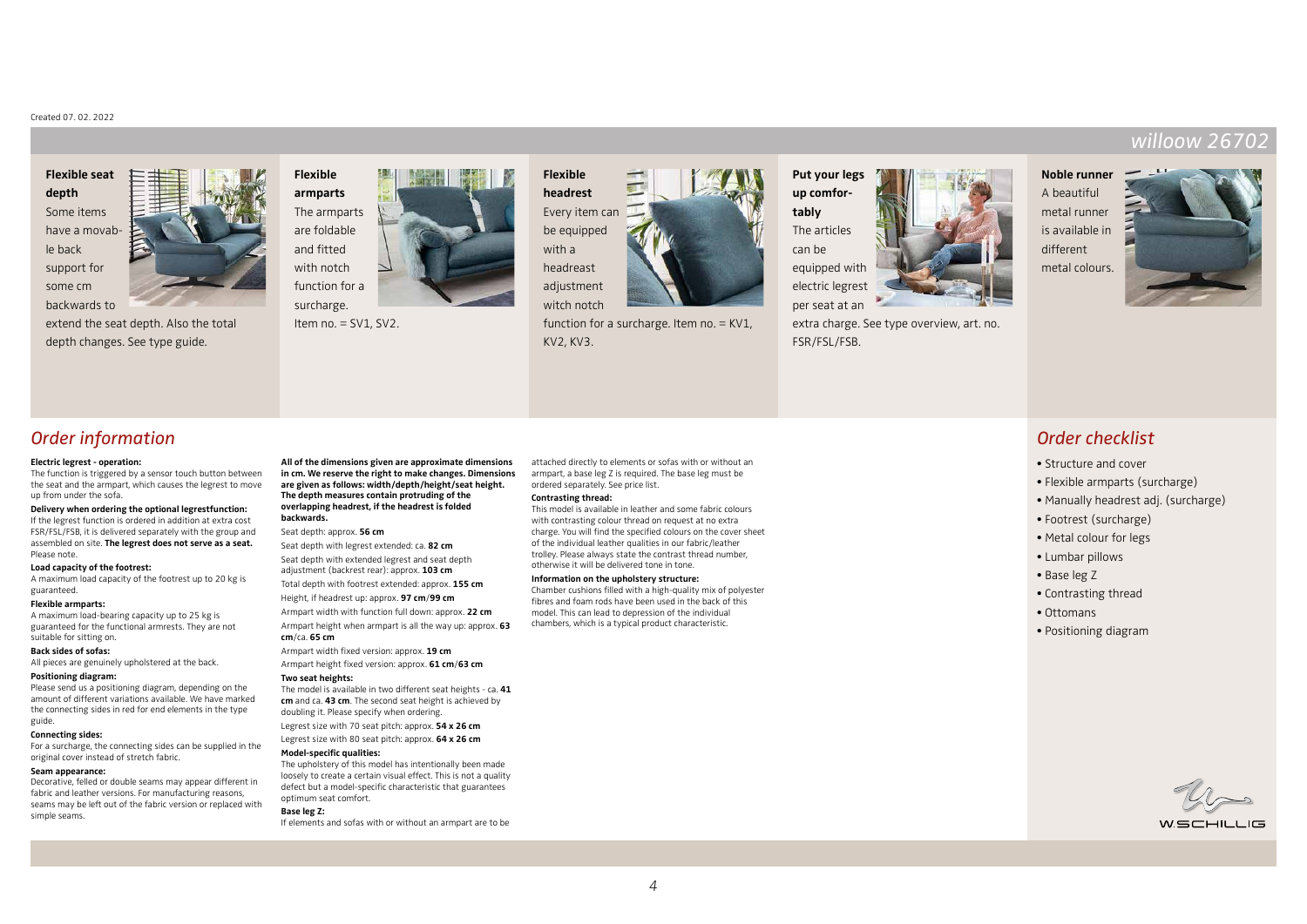$W$ SCHILL

## Upholstered furniture frame structure

**1. Frame** - seat/back frame - metal construction, armpart - derived timber product and flexible plastic panel

**2. Seat suspension** with permanently elastic wave springs

**3. Seat upholstery structure** of **ergo**-PUR-foam with diolen cover

**4. Back suspension** due to upholstery strap

**5. Back upholstery structure** of **ergo**-PUR-foam and a high quality mix of polyester fibres and foam rods, filled in boxes, diolen cover



The design of the cross section shown here does not correspond to the model on this page of the catalogue.

### **Upholstered furniture made with passion.**

Your model is the product of German design and engineering. The family-owned company W.SCHILLIG has more than 70 years' experience of technical skill, trend-setting ideas, attractive design and know-how from Germany. The result is upholstered furniture that guarantees first class comfort and attention to detail. We keep sustainability and protection of resources in mind when choosing the materials we use.



Möbel

system.

The RAL quality mark for furniture stands for the certain knowledge that this is a non-hazardous piece of furniture of reliably high quality and with an attractive design. The Deutsche Gütegemeinschaft Möbel makes sure of this with numerous tests. Inspections also safeguard the testing

**EMAS GEPRÜFTES**<br>WELTMANAGEMEN

D-114-00007

The highest European accolade for systematic, in-house, environmental management. Improvement of environmental protection services.

## Legs



#### **Two seat- /back heights:** The model is available in two different seat- and

**Powder-coated:**

black are powder-coated.

back heights. The second seat height is reached by a taller leg. Please specify the leg version. **Metal colours:**  The leg is available in different metal colours. Please indicate when ordering.

The colours M21 silver, M56 bronze and M99

**seat height approx. 41 cm** metal runner diff. metal col. F T9

**seat height approx. 43 cm** metal runner diff. metal col. F 08

## Available metal colours



## www.schillig.com